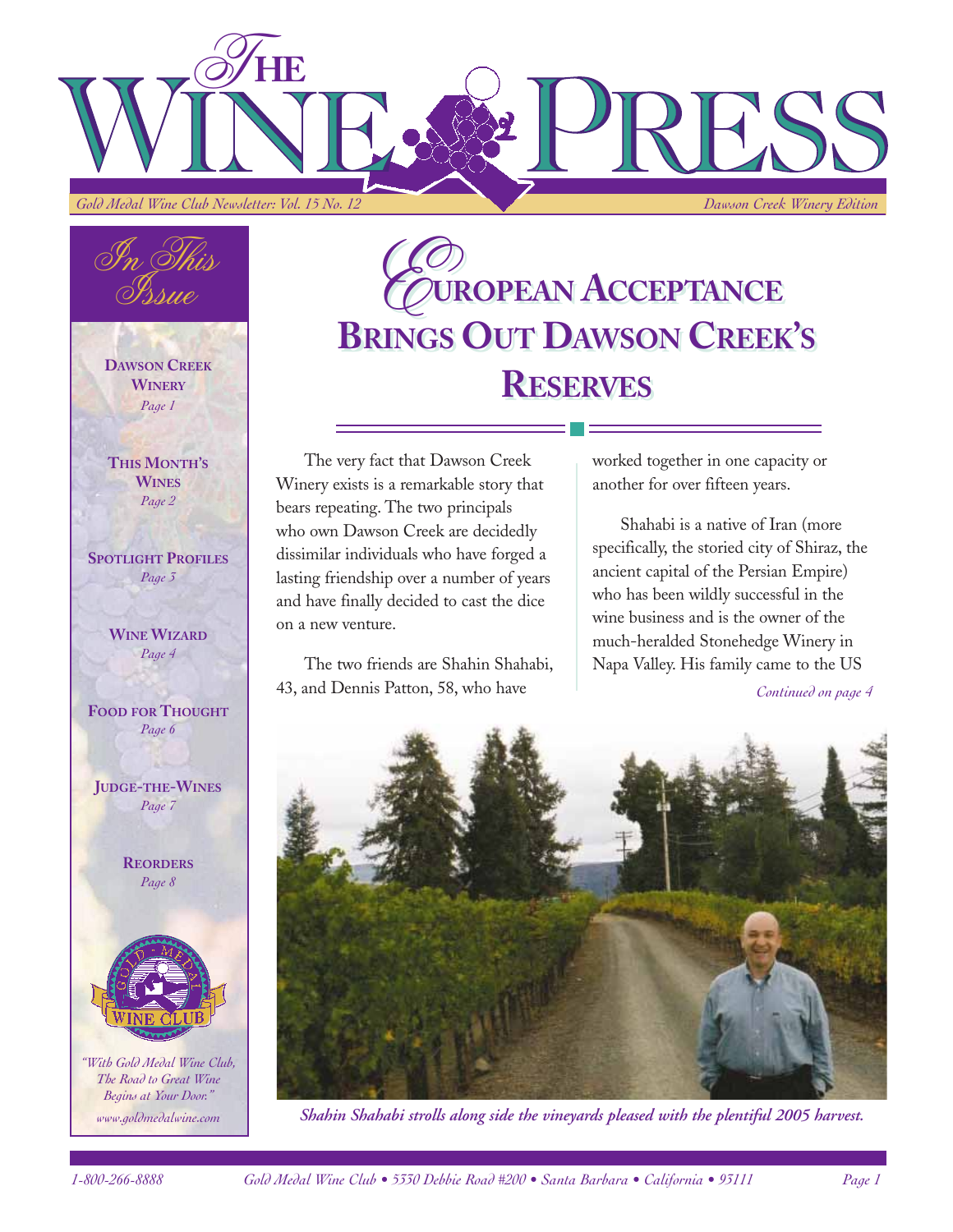Gold Medal Wine Club features two wines each month from only the best small wineries of California. Featured wines include those which have earned *medals in the top wine-industry competitions or have been highly rated by a respected national wine publication. On occasion we feature a wine which is of high medal-quality, but due to its very limited availability or by preference of the wine producer, may not be submitted to these venues for review. Each and every selection is a superb wine made in small quantities and with limited distribution. There are over 1,200 wineries in California producing thousands of different wines. Only wines fitting the above criteria are considered in choosing the featured selections each month.*



#### **2004 CHARDONNAY**

The 2004 Dawson Creek Chardonnay Napa Valley Reserve Selection leads with ripe, outgoing, succulent aromas of pineapple, pears, and Fuji apples broadened by a rich layer of creamy oak. This is a lush, well-ripened Chardonnay showing good breadth in its richly oaked, apple-like flavors. The oak as an attractive accent to its themes of ripe apples. A very full and plump wine on the palate it is notably firmer at the finish than at the start. It is never the least bit heavy, and its clean, wonderfully persistent finish finds a welcome note of acidity and, for all of its present appeal, it has the structure to commend cellaring and should improve for several years. Try pairing with grilled salmon, smoked chicken or roasted duck. 100% Napa Valley Chardonnay.

#### **2001 CABERNET FRANC**

The 2001 Dawson Creek Cabernet Franc Reserve Selection is a lovely example of just how good this wine can (and should) be when bottled as a single varietal. This is a superior bottle of wine that delivers the true flavors and complexity of this rarely bottled varietal. It boasts a beautiful deep plum color with a hint of garnet and an attractive aroma of ripe fruit, licorice and violets. Smooth and supple, with ripe plum, cherry and berry flavors that are rich and impressively complex, followed by layers of currant, and spice notes that are neatly woven together. Smooth tannins with a pleasant finish, this is a very seductive wine that is delicious right now. Enjoy with pork loin roast or rack of lamb. 100% Sonoma Valley Cabernet Franc.

#### **WINE CREDENTIAL HIGHLIGHTS**

**2004 VINTAGE:** *Gold Medal Special Selection*—Like its Cabernet Franc counterpart, the Dawson Creek Reserve Chardonnay has enjoyed years of success in the European market. Now for the first time, Dawson Creek wines are available in the U.S. through the Gold Medal Wine Club and the winery's Napa tasting room.

**LEGACY:** Dawson Creek Reserve wines are produced exclusively for the U.S. market while the non-Reserve bottlings have been available in the European market since 2001.

## *Just the facts:*

| Cases Produced 1,400          |  |
|-------------------------------|--|
| Drink Now or Up to Year  2009 |  |

**2001 VINTAGE:** *Gold Medal Special Selection*—After four years of exclusive distribution in the European market Dawson Creek wines are now available in the U.S. in time for the holiday season. The majority of the initial 5,000-case U.S. distribution is through the Gold Medal Wine Club and the winery's Napa tasting room. **LEGACY:** Dawson Creek Reserve wines are produced exclusively for the U.S. market while the non-Reserve bottlings have been available in the European market since 2001.

## *Just the facts:*

| Aged in Oak 1 year            |  |
|-------------------------------|--|
| Cases Produced 1,800          |  |
| Drink Now or Up to Year  2012 |  |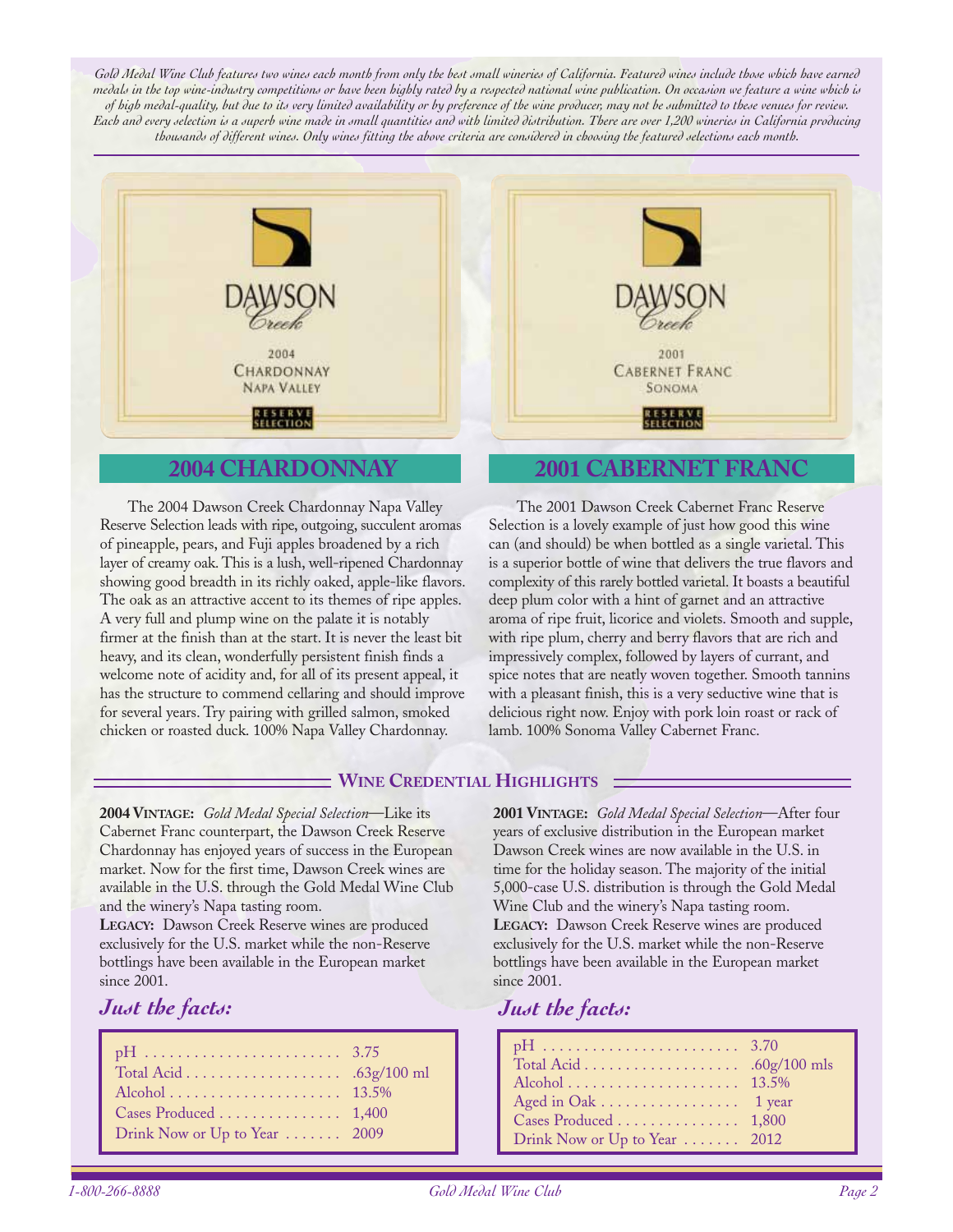# *G***OLD OLDMMEDAL EDALSSPOTLIGHT POTLIGHT**

# *Dennis Patton*

Dennis Patton has been productively involved in the California wine business for the better part of three and a half decades, and stands among the most respected figures of the Mendocino Region of Northern California.

Patton traces his roots back to early California, pre gold rush to be exact. His fraternal great grandfather was actually the recipient of an original land grant for property above the present Santa Clara Valley, today the site of numerous wine growing operations.

Dennis Patton attended nearby San Jose State and graduated with a psychology major in the mid-sixties. A chance meeting prompted Patton and two of his buddies to begin working for bay area wine distributors at a time when the international wine business was beginning to take hold in California.

"Here we were," Patton recently recalled, "twenty-one years old and all of a sudden we were exposed to the greatest wines in the world. Before long we were bringing home wines like Chateau Mouton, Chateau Petrus and Domaine de la Romanee Conti. This was before the huge price increases on these great wines; in some cases they were actually cheap. The experience certainly taught me a great deal about wine, but it also spoiled me for the future."

By the middle part of the 1970s Patton was busy homemaking wine, at one point somewhere around 3,000 gallons. This was mostly for his friends and acquaintances, but it was clear the wine bug had taken a bite into Patton's dream.

He had earlier purchased some 50 acres of sheep and cattle land in Mendocino County where he



*At 21, Dennis was introduced to some of the greatest wines in the world… …37 years later his own wines are winning top honors at prestigious wine competitions*

eventually grew fruits and vegetables that were direct marketed throughout California. But Dennis Patton knew in his heart that he was in Mendocino for a more specific reason.

"If you delve into the history of grape growing in Mendocino, you will see that it rivals both Napa and Sonoma for the past 130 years,"

Patton explained. "But the other valleys' proximity to San Francisco and transportation issues always forced Mendocino to take a back seat. And, for decade after decade, a few giant growers controlled the destiny of the valley.

When I first came up here, I saw there were an unusually high number of old vines in practically every location. Today, that fact is still true. Mendocino County has over 3,500 acres of vines that are over 50 years old. That's why so many great wines are being made up here."

In 1981, Dennis Patton decided to do it right and founded Hidden Cellars Winery just outside Ukiah. His first release was around 1800 cases and his wines met with instant critical acclaim. Hidden Cellars became one of the stalwarts of the blossoming Mendocino County wine environment and grew its production steadily for the next seventeen years.

In 1998, Patton sold out to the much larger Parducci wine conglomerate and became a consulting winemaker for a number of national and regional wineries including Fetzer, Smith Anderson and Stonehedge of Napa Valley.

During this time Dennis Patton became known as a cutting edge innovator within the wine industry and pioneered such processes as reverse osmosis and the spinning

*Continued on page 6*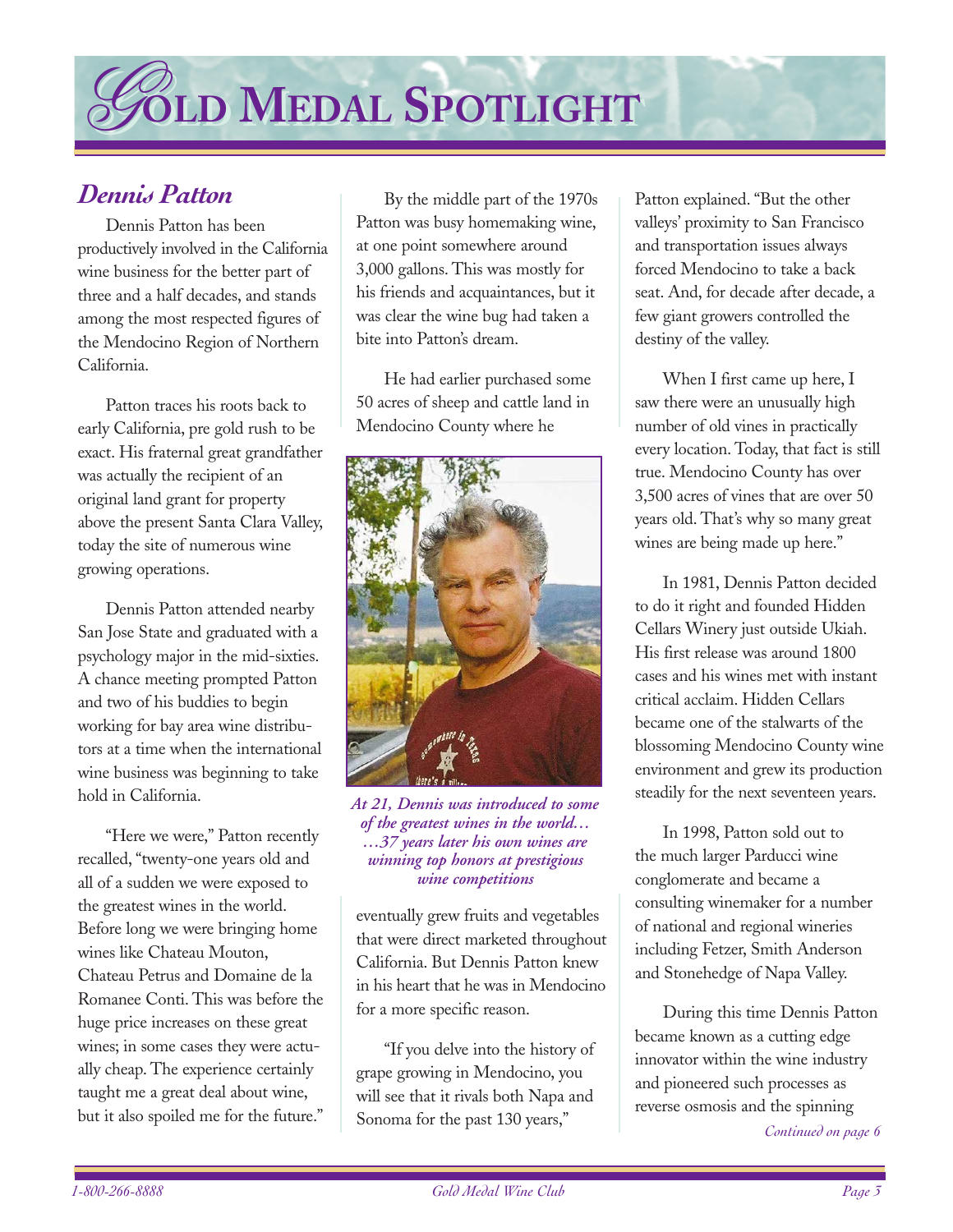

- 2) Is the "bubbliness" of sparkling wine measured in any way?
- 3) What is the difference between Brut and Sec?

#### *Continued from page 1*

more than three decades ago and began a wine import business in Southern California.

After Stonehedge's ascent to the elite level of Napa wineries, Shahabi took the unusual step of enrolling in Napa College where he received a winemaking degree.

"I felt I needed to know more about the business of making wine and not just selling it," Shahabi explained. "Many of my friends, including Dennis Patton, encouraged me to attend. It was a truly uplifting experience."

Shahabi's relationship with Patton dated back to around 1989 when Patton began serving as

consulting winemaker to several of Shahabi's earlier wine ventures. That working relationship slowly developed into a strong friendship and the pair has engineered a number of successful wine programs through the ensuing years.

"When we first started working together, Dennis brought some much needed expertise into my operation, and our arrangement proved to be quite profitable for us both. But slowly, our friendship evolved in much the same way a fine wine evolves in the barrel and bottle," Shahabi added. "It was simply a matter of time and circumstances. Even today we don't always agree on everything, but our mutual esteem for each other allows us to respectfully disagree."

The actual development of Dawson Creek Winery actually began some four years ago, when the wine was first produced for a wine distributor in Scandinavia who also sold it to several European markets. Its name was chosen from the popular television series of the same name that was a much-admired show in Scandinavia and seemed to suggest a distinctive American appeal to the wines.

The success of Dawson Creek Winery abroad started Shahabi and Patton thinking that the product might also be attractive to the American market. The two had wanted to get together for some time on a joint venture and Dawson Creek seemed to fit the bill to the proverbial "T."

"Both Dennis and I were really interested in producing a terroir-oriented wine that was decidedly non-commercial," Shahabi remarked. "We wanted to make a wine that was never diluted or overdone in any respect. It was our intention to produce wines that accurately reflected the area in which they were grown. Dennis' wonderful expertise with growers throughout Northern California made all that possible."

The initial release of Dawson Creek Winery is around 5,000 cases and the future will be based on the buying public's appraisal of the wine. Both partners genuinely believe they will be able to reflect the "true spirit" of the areas from which their wines are grown.

"Fortunately neither of us has a big ego," Shahabi reflected. "And neither of us really needs the other. We actually want to work with each other and that's what drives us to accomplish our goals. Believe it or not, it's not for the purpose of only making money."

Shahabi also pointed out that



*Dawson Creek partner Shahin Shahabi shows off a near perfect cluster of Cabernet Franc.*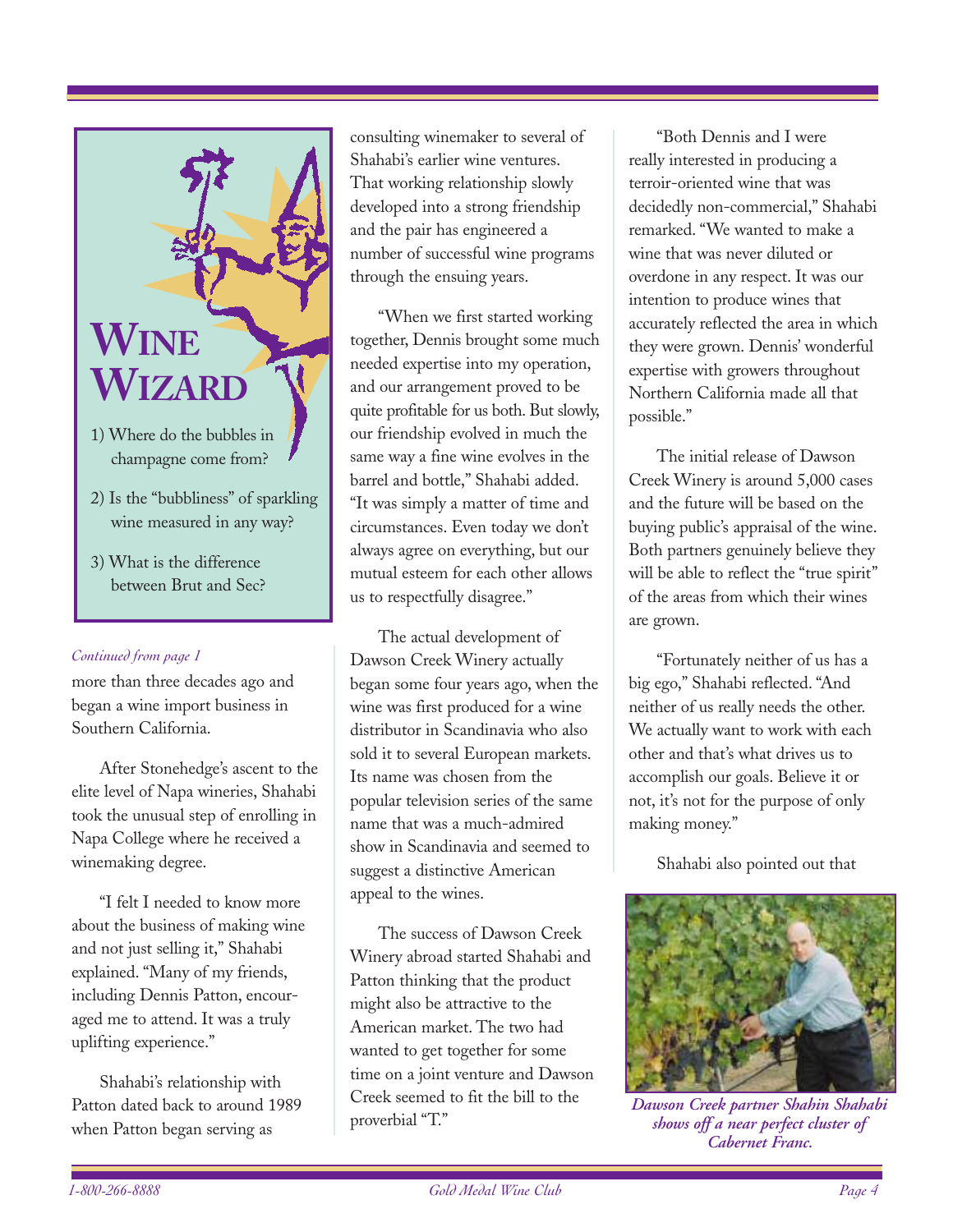his joint venture with Dennis Patton was a "full democracy between us," another enviable statement in any business environment.

It will be interesting to follow the development of Dawson Creek Winery and its unique ownership. Any venture of this sort seems destined to cross any number of perilous challenges, but Dawson Creek seems miles ahead of the power curve.

After all, Dawson Creeks' wines are already successful in other parts of the world and its ownership is decidedly world class in its own right.

We invite you to enjoy this month's Gold Selections from Dawson Creek Winery; after all, world opinion is already on its side.



*Dawson Creek Cabernet Franc bottles ready for foil capsules and labels.* 

# **ANSWERS TO WINE WIZARD**

1) The bubbles in sparkling wine are, as in beer and soda, carbon dioxide gas that had been dissolved in the liquid under pressure. Unlike soda, the carbon dioxide is not injected into the wine, except in the lowest quality sparkling wines. In fine sparkling wines, these bubbles are the result of the winemaking process. The most famous method, and the one adopted by many California sparkling wine producers, is methode champenoise, named after the Champagne region of France, where it was perfected. This is a complicated, meticulous process, but the key element that gives the wine its bubbles is a second fermentation in the bottle after an initial, more conventional fermentation. The yeasts produce alcohol, as well as carbon dioxide gases, which builds up in the strong champagne bottles, creating pressure that keeps the carbon dioxide dissolved. In the early days of champagne production, bottles frequently burst from this pressure. This is why champagne bottles tend to be considerably heavier than other wine bottles.

2) Yes. The technical term for the "bubbliness" of sparkling wine is, believe it or not, fizziness. This is measured in the amount of pressure is sustained in the bottle. Most champagne and other full sparkling wines have a fizziness equivalent to the pressure of five or six times normal atmospheric pressure.This is the force that pops out the champagne cork. All of this pressure comes from carbon dioxide, which builds up in the bottle during the second fermentation of the wine. In Europe, law dictates that a sparkling wine must have a fizziness of over three atmospheres. Wines

with fizziness between one and three atmospheres are classified as semi-sparkling.

3) Brut and Sec are French words, frequently used to describe how dry a sparkling wine is on the label. However, the classification can be applied to still wines as well, and there is a whole spectrum of terms describing the range from absolutely dry to sweet. Brut refers to an absolutely dry wine, with almost no residual sugar. Sec refers to a dry wine, with slight residual sugar, between five and ten grams of sugar per liter. The sweetest wines are Moelleux and Liquoreux. Sweet wines had obtained a bad reputation among some wine enthusiasts, due to the popularity of some cloying sweet wines. However, even the sweetest wines can be excellent if the sweetness is balanced by appropriate acidity. Of course, these fine sweet wines, like all fine wines, are harder to find.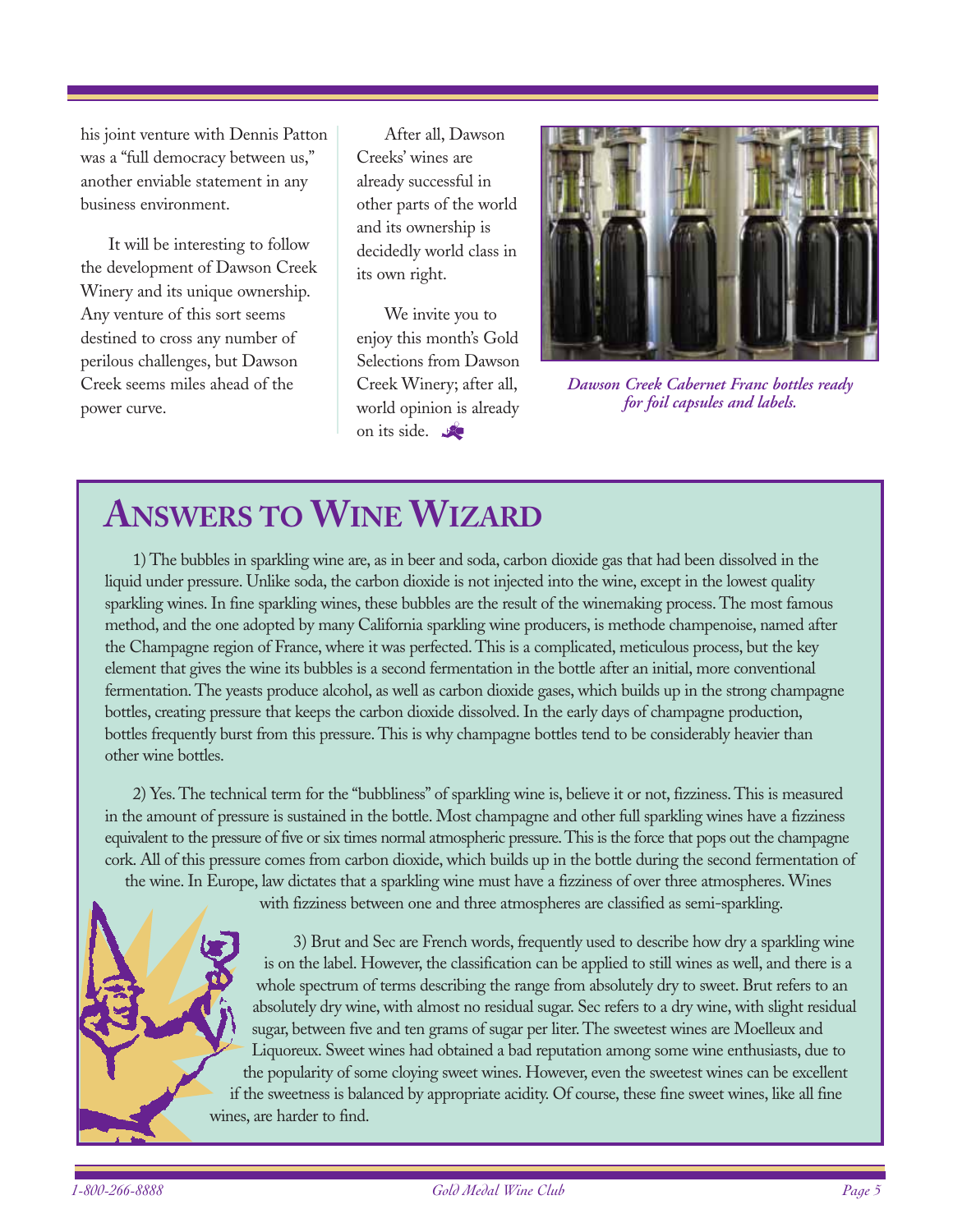$\partial$ *f***OOD FOR THOUGHT** 

# **ROASTED BEEF TENDERLOIN SERVED OVER MUSHROOM RISOTTO** *Serves 4*

## **TENDERLOIN MARINADE**

1 1/2 - 2 pounds Beef Tenderloin, cleaned and trimmed of silverskin and excess fat 1/2 cup Olive Oil 1 tablespoon Garlic, chopped 1 tablespoon Chile Powder 2 tablespoons Black Pepper 1 tablespoon Fresh Rosemary, chopped

*Combine all ingredients in a bowl and mix well. Coat Tenderloin and marinate for 2 – 4 hours*

*To Cook the Tenderloin: Preheat oven to 450 degrees. Place meat on a sheet pan and cook 10-15 minutes until brown. Turn the oven down to 350 degrees and finish cooking for 15-20 minutes more until desired doneness. Remove from oven and let it rest for 5 – 10 minutes before cutting.*

# **MUSHROOM RISOTTO**

| 1/2 Onion, finely diced                                          |
|------------------------------------------------------------------|
| 2 tablespoons White Wine                                         |
| 3-4 cups Chicken broth or Vegetable Stock                        |
|                                                                  |
| sliced and sautéed for 3-5 minutes in the butter until al dente. |
| 3 tablespoons Grated Parmesan Cheese                             |
| 2 tablespoons Fresh Herbs (such as oregano and chives), chopped  |
|                                                                  |
|                                                                  |
|                                                                  |

*Preparation: In a 2-3 quart sauce pan heat the oil. Add the onion and cook 2 minutes at medium heat. Add rice and stir while you sauté for 2 minutes until the rice begins to color slightly. Add White wine and cook 1-2 minutes until evaporated. Slowly begin adding stock – \_ cup at a time, stirring often. Continue slowly adding the stock until you have used 2 cups. This should take 15-18 minutes. Add the mushrooms and any liquid from cooking the mushrooms. Add the remaining stock stirring constantly. When the Risotto is done it should be soft and creamy on the outside and firm on the inside. When ready, add the parmesan cheese, butter and herbs. Season to taste and serve immediately.*

*For Presentation: Spoon Risotto in the center of plate, slice tenderloin 1/2" thick and place 2-3 slices on top of the risotto. Garnish with sprigs herbs. Serve with grilled vegetables.*

#### *Continued from page 3*

cone technique, both considered progressive procedures for today's premier winemakers.

During his stint at Stonehedge, Patton became friendly with its owner Shahin Shahabi.



*Dennis, like any master artist takes his time perfecting his craft.* 

"To me Shahin was a selling machine," related Patton. "I was just an old hippie that brought some expertise to his operation. I loved the idea of being able to work on some really high end projects and

Shahin was just the guy to make things happen."

Patton feels that his nearly ten years of wine consultation and his more than thirty years of dealing with grape growers will serve the new Dawson Creek Winery project well. He puts it simply. "If I don't know where the best grapes are grown and who the best growers after all this time are, I probably shouldn't be in the wine business. I think the prospect of making terroir-friendly wines is quite exciting, and Dawson Creek is an excellent vehicle."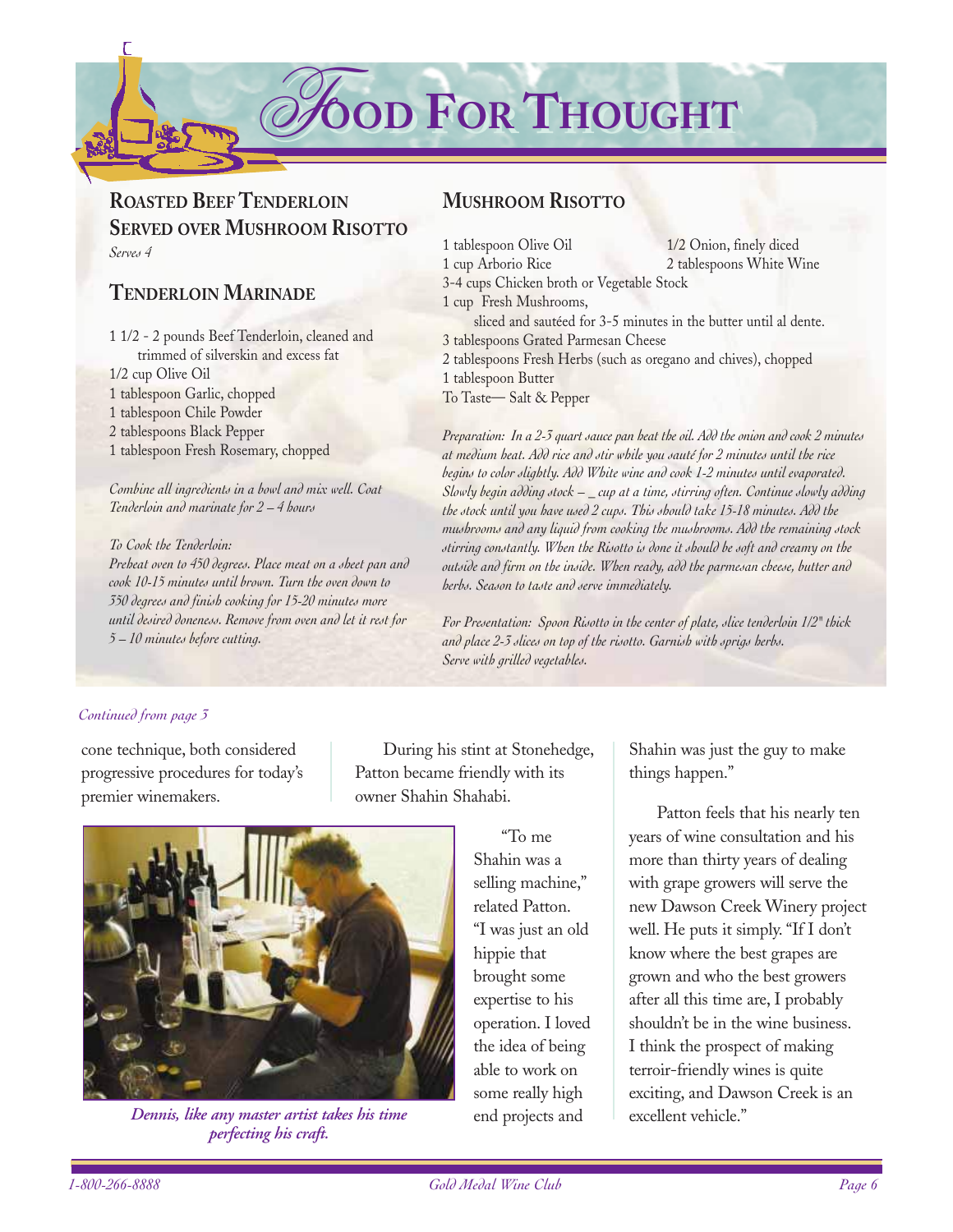

*In this section we publish the cumulative, on-going tallies of the Judge-the-Wines Scoresheets which are provided in each delivery of wine and mailed back in by Club members. We believe it is fun as well as educational to think about and record the different characteristics of the wines you sample. No matter how acute you think your palate is, the person next to you will probably have a different thought or opinion about a certain characteristic of the wine you are sampling. It can also prove beneficial to record your impressions of the wine for reference at a later date.*

*Below are the most recent tallies of the Scoresheets returned. Gold Medal Wine Club specializes in featuring small-sized wineries and small-production wines. Depending on availability from the winery, all members may not receive every wine that is listed below. The Scoresheet results which are printed in green indicate the wine selections that as of press time are still available for reorder.*

| Charles Creek 2002 Merlot          |                                   |                        |                     |
|------------------------------------|-----------------------------------|------------------------|---------------------|
| <b>MEDALS:</b><br><b>RESULTS:</b>  | GOLD<br>94%                       | <b>SILVER</b><br>3%    | <b>BRONZE</b><br>3% |
| Adler Fels 2002 Cabernet Sauvignon |                                   |                        |                     |
| <b>MEDALS:</b><br><b>RESULTS:</b>  | <b>GOLD</b><br>91%                | <b>SILVER</b><br>4%    | <b>BRONZE</b><br>5% |
| Graziano 2002 Zinfandel            |                                   |                        |                     |
|                                    |                                   |                        |                     |
| <b>MEDALS:</b><br><b>RESULTS:</b>  | GOLD<br>93%                       | <b>SILVER</b><br>$4\%$ | <b>BRONZE</b><br>3% |
|                                    | Trentadue 2003 Cabernet Sauvignon |                        |                     |

*The above wines were recently featured. Due to space limitations, the entire list of available wines is not listed. To see our entire inventory and reorder online, go to: www.goldmedalwine.com/member*

*Indicates wine is still available*

Dennis Patton is also genuinely excited about the latest aspect of his personal life. He and his new wife of eighteen months, Andrea, are expecting their first child early next year, an exciting experience for the 58-year-old.

"It is all quite wonderful," Patton concluded. "Andrea and the baby bring new meaning to my life. I feel quite awed by the entire experience."



*"I see you paid \$700 on the Internet for this. Just where in Bordeaux is Chateau Spongebob?"*